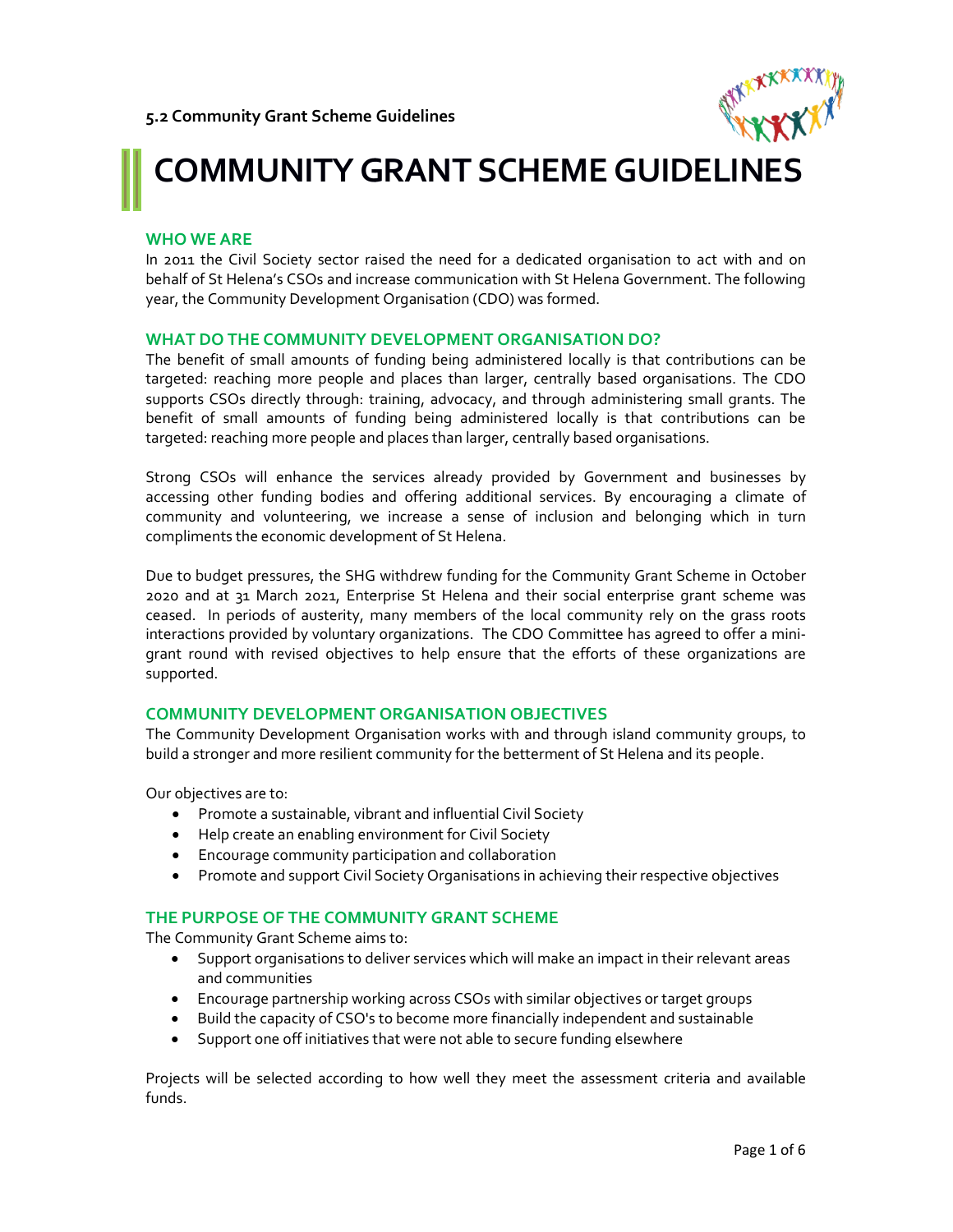## WHO CAN APPLY FOR A COMMUNITY GRANT

The CGS is open to applications from any Civil Society Organisation (CSO) who was established before 31 December 2020.This is not to discriminate against new initiatives but to support CSO's that have a track record and to acknowledge that St Helena already has a lot of active CSOs supporting diverse segments of the community.

A CSO is deemed to be any non-governmental organisation that manifest interests and the will of citizens and includes any group or organisation which works for the public benefit. CSO's must meet the following criteria:

The CGS is offered on a 50/50 matchfunding basis. If you want to apply for a small community grant for up to £1000 you must be:

- 1. Be based on St Helena and have a constitution that complies with the Charities Ordinance 2005.
- 2. A registered member of the Community Development Organisation.
- 3. Able to demonstrate you were established before 31 December 2020.
- 4. Able to demonstrate that you have access to funds to match the grant awarded.
- 5. Hold a bank account that requires at least two signatures.
- 6. Verifiable Statement of Accounts for the previous financial year.
- 7. Provide a list of your Committee Members.
- 8. Confirmation that these Committee Members have been vetted (if working with children or vulnerable adults)
- 9. Provide a copy of your Safeguarding Policy (if applicable)
- 10. Be compliant with any current Grant Agreements held with the CDO.
- 11. Be non-sectarian in your project.

In exceptional circumstances the Community Grant Scheme Committee will consider applications from organisations established after 31 December 2020 but there must be clear evidence that the service or target community group is not currently supported by an existing CSO.

#### GUIDANCE ON PROJECT APPLICATION

In general the project needs to contribute to community lifestyle and advancement in areas like the Arts, public facilities, recreation, sports, or welfare. St Helena is fortunate to have many active CSOs, some of whom have overarching objectives. The focus for this Grant Scheme is partnershipsand promoting sustainability. Applications that demonstrate cooperation and partnership with another CSO is strongly encouraged. Projects must support the long-term efforts and continuance of the organisation.

#### MULTIPLE SMALL COMMUNITY GRANT APPLICATIONS

Organisations may submit up to two small community grant applications in any funding round. On the condition that, the application's

- purposes are unrelated and do not exceed a grant award above £1000 per project.
- funding for the proposals must be within the acceptable limit of  $\epsilon$ 1000 per project

# WHAT YOU CAN'T APPLY FOR

- commercial ventures, developments or outputs
- funding to cover debts this includes reimbursement for completed projects and loan repayments
- you also cannot apply for recurrent expense funding. This includes regular salaries and wages, administration expenses and short-life equipment. Salaries for one-off events and projects are permitted.
- projects that may be considered inappropriate or offensive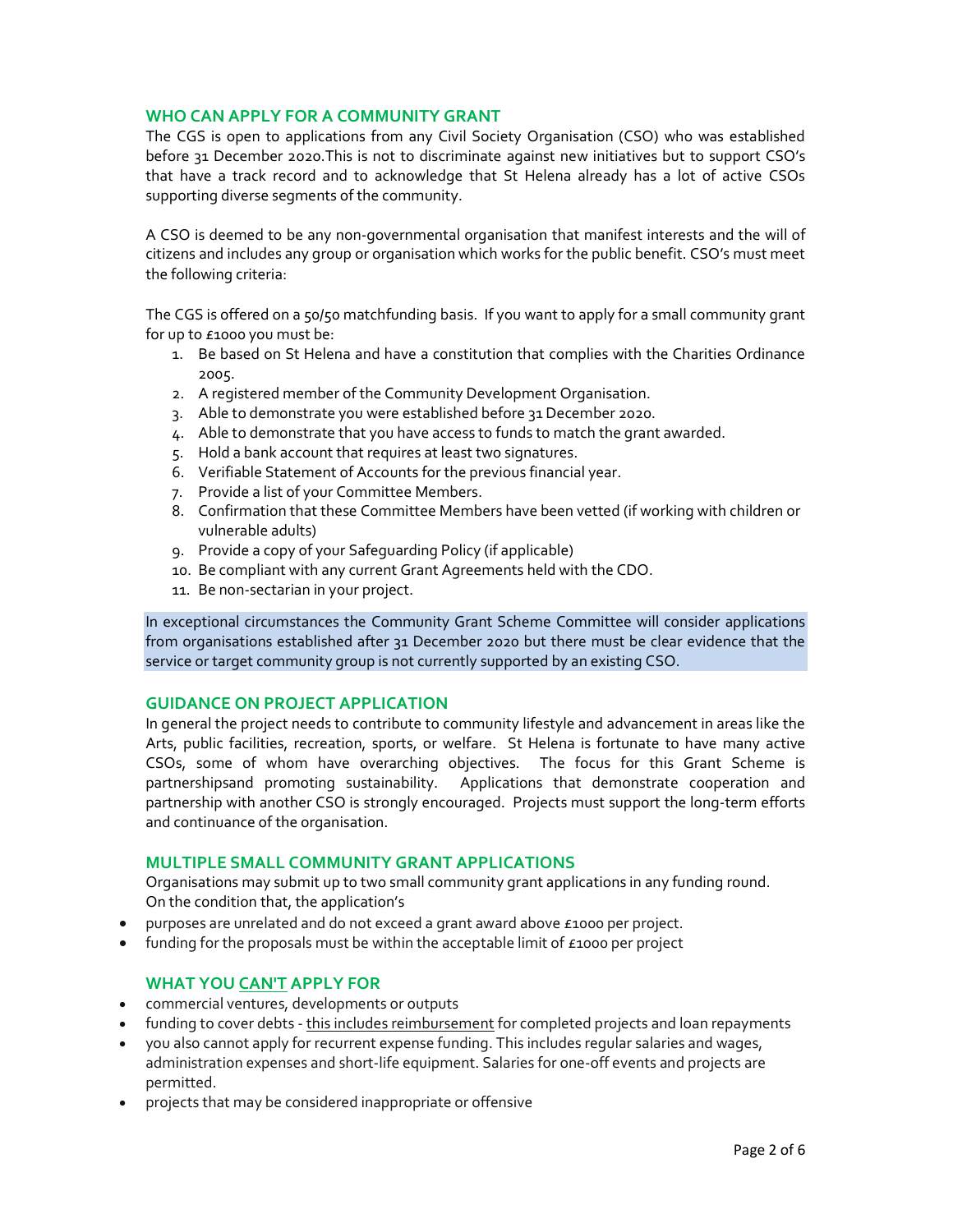- fundraising activities (but CDO can for example, pay for a popcorn machine for a fundraising event)
- political or religious activities
- projects that are the responsibility of another government funding program, unless the other program does not have capacity to provide the funds (such as Community Centers who must firstly approach Crown Estates).
- projects that start before your grant is approved will not be funded. Do not purchase goods, services or equipment included in your application until you have received formal funding approval.
- International Travel Expenses

# HOW TO APPLY

# STEP 1. COMPLETE YOUR APPLICATION FORM

You can request an electronic version of the application form from community.sthelena@gmail.com or download it from our website https://www.sthelenacommunitydevelopment.org/

Alternatively you can get a hardcopy from a Committee Member. We find it helpful to receive electronic copies as this cuts down on our administration costs.

# STEP 2. ENSURE YOUR APPLICATION INCLUDES THE FOLLOWING

#### **FIRSTLY**

Applicant Name, Project Name for your application e.g. "Equipment for baby group in Jamestown", "Wheelchair friendly Levelwood Community Center" or "Waterbutts for Guinea Grass Community Center", Estimated Start Date of the project and Estimated End Date, Position held in CSO (Civil Society Organisation), Civil Society Organisations you are representing, Charity No. if you have one and your Telephone Number.

#### ABOUT THE PROJECT/ACTIVITY

Please give a detailed summary of the project or activity you would like to be funded. Answering:

- What is the purpose of your project?
- Why is it important for Saint Helena? And for the local community?
- What do you want to achieve?
- How do you plan to achieve it?

# **DELIVERABLES**

Please give a detailed summary of the project's output as a result of the grant. Answering:

- What services will you provide? Or what publication will you produce? What activities will you run? This is your chance to identify performance measures. This will also help the committee understand what you are trying to achieve
- Can you estimate the number of beneficiaries supported through this grant?
- How do you expect this to effect St Helenian community/ particular district?

# BUDGET

Your proposed budget should cover:

- 2 quotes for purchases in excess of £500 to support your budget calculations
- How much your organisation is contributing as matchfunding
- **If applicable, how much you plan to raise elsewhere**
- If you are wanting to purchase a second hand goods, please follow our Second Hand Goods Policy found below and include the necessary paperwork
- Total project cost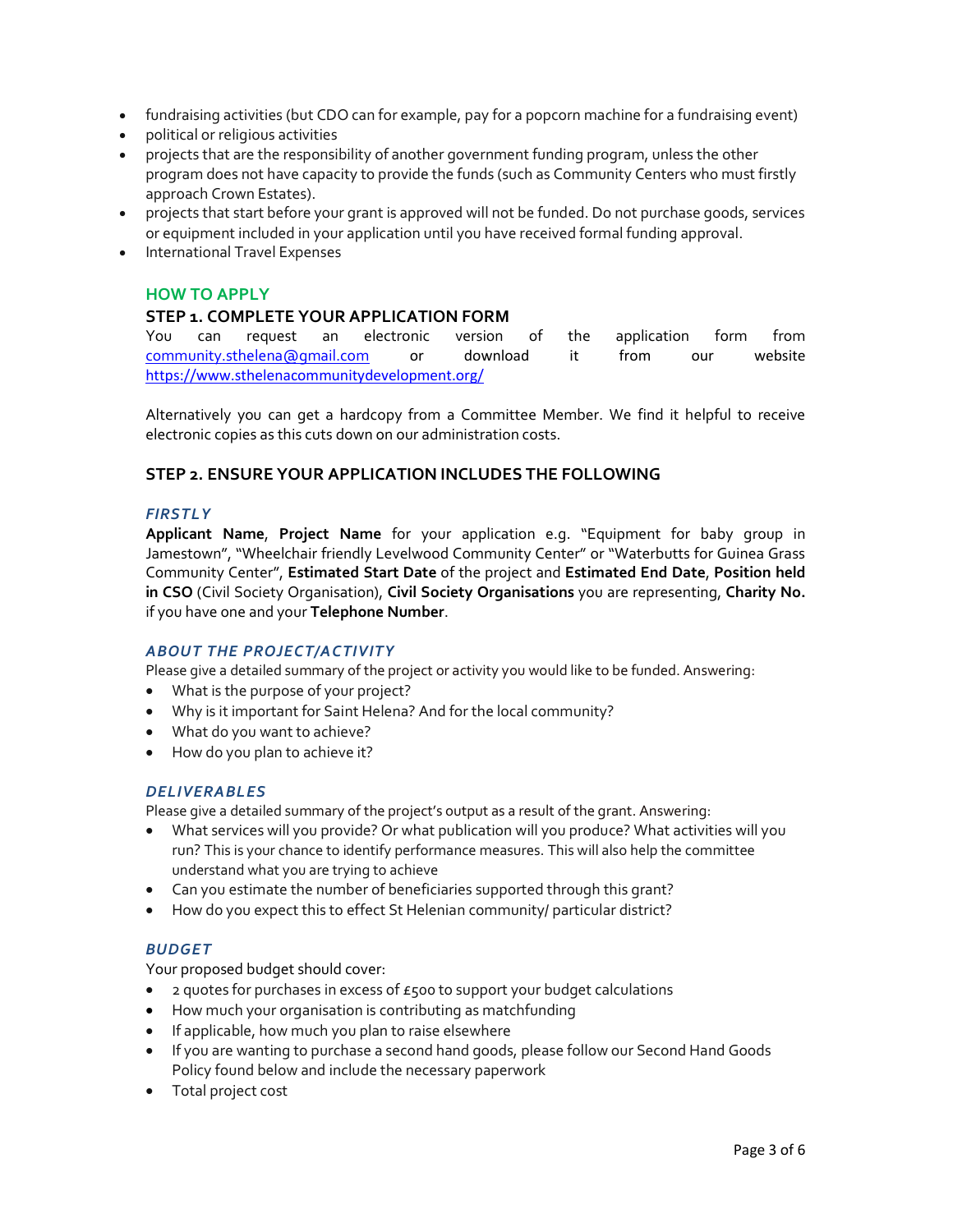### SECOND HAND GOODS POLICY

If buying second-hand equipment, applicants must provide a declaration from the seller that proves:

- original proof of purchase
- $\bullet$  it hasn't been bought using public funds in the last  $\zeta$  years
- it has been PAT tested (Portable Appliance Testing)

Or that:

- it has at least 1 year worth of use
- it doesn't cost more than the market value for new equipment
- it has been PAT tested (Portable Appliance Testing)

#### DECLARATION

Your application should be signed and dated by an appropriately authorised person of your organisation.

#### SUPPLEMENTARY DOCUMENTATION

You can include extra information to support your application, including:

- information or research that supports your project
- letters of support from community groups and community members
- The Community Development Organisation offers help with writing a constitution and we can also offer help with writing policies.

# STEP 3. SUBMIT YOUR APPLICATION

Applications will be considered on a rolling basis. There is no set deadline but the application will only officially be considered 'submitted' once the supporting documentation is provided.

- Your constitution
- Your most recent audited accounts
- A list of your Executive Members and Committee Members
- Have your Executive members been vetted
- Confirmation of your Safeguarding Policy
- Confirmation Public Liability Insurance
- $\bullet$  At least 2 quotes for goods and services >£500

For assistance please contact the CDO Secretary, Tara Wortley on community.sthelena@gmail.com

We prefer to have electronic applications sent to: community.sthelena@gmail.com Alternatively, please post to:

Tara Wortley, Secretary c/o Community Development Organisation Guinea Grass Community Centre St Helena, STHL 1ZZ

Telephone: 22791

Please do not hand deliver this application to the address above.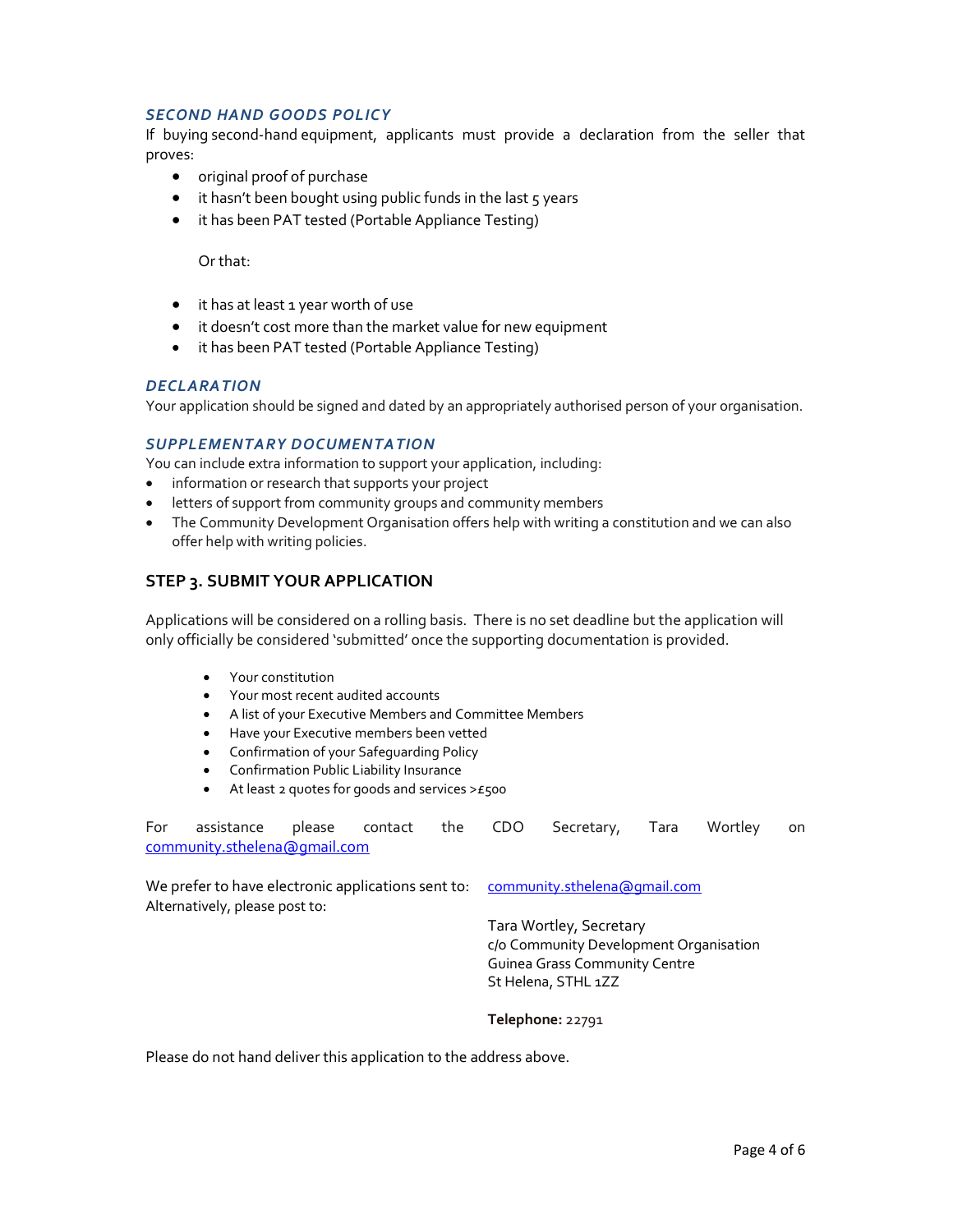#### AFTER YOU APPLY

You will receive an email or letter telling you that your application has been received. If you haven't received a letter after a week, please contact a Committee member.

#### HOW YOUR APPLICATION IS ASSESSED

Your application will be assessed by the Community Development Grant Scheme Committee which consists of: Community Development Organisation (CDO) Chair, vice-chair, treasurer, secretary and other CDO committee members. In addition to this, we will also carry out any appropriate checks using the information supplied as part of the application.

#### IF YOUR APPLICATION IS SUCCESSFUL

You will find out if your application has been successful within four weeks from the date your application is submitted. An application will only officially be considered 'submitted' once all supporting documentation is provided.

#### SUCCESSFUL APPLICANTS

If you are successful you will receive a letter of approval . You will also be asked to sign the Grant Agreement Form. This agreement will outline:

- Project timeframe
- Performance indicators and reporting
- Payment procedure

All organisations must uphold their obligations under their Grant Agreement or this could affect their eligibility for future grants and may result in them having to repay all or part of the grant awarded.

The Grant Agreement requires organisations to submit receipts. Receipts for purchases made with the CGS grant within 30 days after the 'Project End Date'. The CDO Committee have agreed that a 5% variance to the amount awarded may apply for the receipts of purchases made with the grant. That is, organisations are required to submit receipts for 95% of their project spend provided this amount does not exceed £50.

Should the amount exceed  $E$ 50 and the organisation fails to provide these receipts within the agreed timeframe, the organisation shall be deemed to be in breach of their grant agreement and consequently ineligible for future grants until such time as determined by the CDO Committee. If an organisation finds that a quote was over estimated, the organisation may make an exception but this will need to be taken up with the CDO. Alternatively, should the organisation declare the total amount outstanding from their receipts on their next application the CGS Committee may deduct this amount (and no greater) sum from any new grant awards.

#### SOME GRANT CONDITIONS FOR YOUR INFORMATION:

- 1. The Grantee\_\_\_\_\_\_\_\_\_\_\_\_\_\_\_\_\_ must use the whole of the grant exclusively for the purpose described in the grant application ("the Project") submitted by the Grantee. The Grant must not be used for any other purpose, unless written permission from the Community Development Organisation (CDO) has been provided authorising that other purpose.
- 2. If the Project is not completed by the Project End Date \_\_\_\_\_\_\_\_\_\_\_\_\_\_\_\_, or any extension of that date approved in writing by the Grantor, you may have to return the funds to the CDO. No part of the Grant may be paid out or otherwise used by the Grantee after the Completion Date without written approval of the CDO.